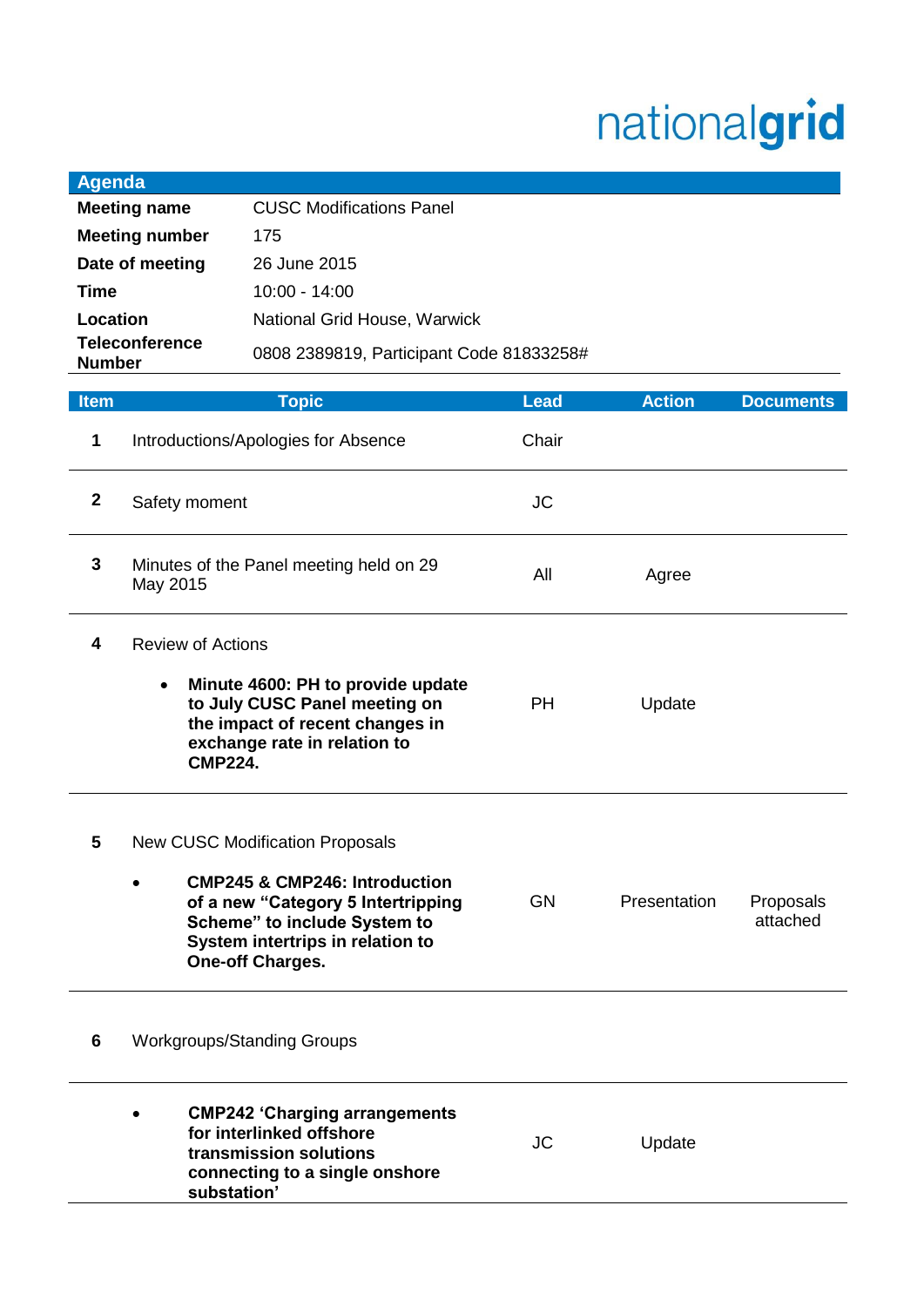| <b>Item</b> | <b>Topic</b>                                                                                                                                                                            | <b>Lead</b> | <b>Action</b> | <b>Documents</b>                  |
|-------------|-----------------------------------------------------------------------------------------------------------------------------------------------------------------------------------------|-------------|---------------|-----------------------------------|
|             | <b>CMP243 'a fixed Response Energy</b><br>Payment option for all generating<br>technologies'                                                                                            | <b>JC</b>   | Update        |                                   |
|             | <b>CMP244 'Set final TNUoS tariffs at</b><br>least 15 months ahead of each<br>charging year'                                                                                            | <b>JC</b>   | Update        |                                   |
|             | Governance Standing Group                                                                                                                                                               | GG          | Update        |                                   |
|             | <b>Transmission Charging Methodologies</b><br>Ξ<br>Forum                                                                                                                                | <b>PH</b>   | Update        |                                   |
|             | <b>Commercial Balancing Services Group</b>                                                                                                                                              | CB          | Update        |                                   |
|             | <b>Balancing Services Standing Group</b><br>٠                                                                                                                                           | CB          | Update        |                                   |
| 7           | European Code Development                                                                                                                                                               | AS          | Update        | <b>ENC</b><br>Summary<br>attached |
|             | Joint European Standing Group<br>$\bullet$                                                                                                                                              | GG          |               |                                   |
| 8           | <b>CUSC Modifications Panel</b><br>Recommendation / Determination Vote<br><b>CMP239 'Grandfathering</b><br>$\bullet$<br><b>Arrangements for the Small</b><br><b>Generator discount'</b> | <b>JC</b>   | Panel vote    | Draft FMR<br>attached             |
| 9           | Authority Decisions as of 18 June 2015<br>None                                                                                                                                          | <b>AS</b>   |               |                                   |
| 10          | Update on Industry Codes/General Industry<br>Updates relevant to the CUSC                                                                                                               | All         | Update        |                                   |
| 11          | <b>AOB</b>                                                                                                                                                                              | All         |               |                                   |
| 12          | Next Meeting - 31 June 2015 at National<br>Grid House, Warwick                                                                                                                          | All         |               |                                   |